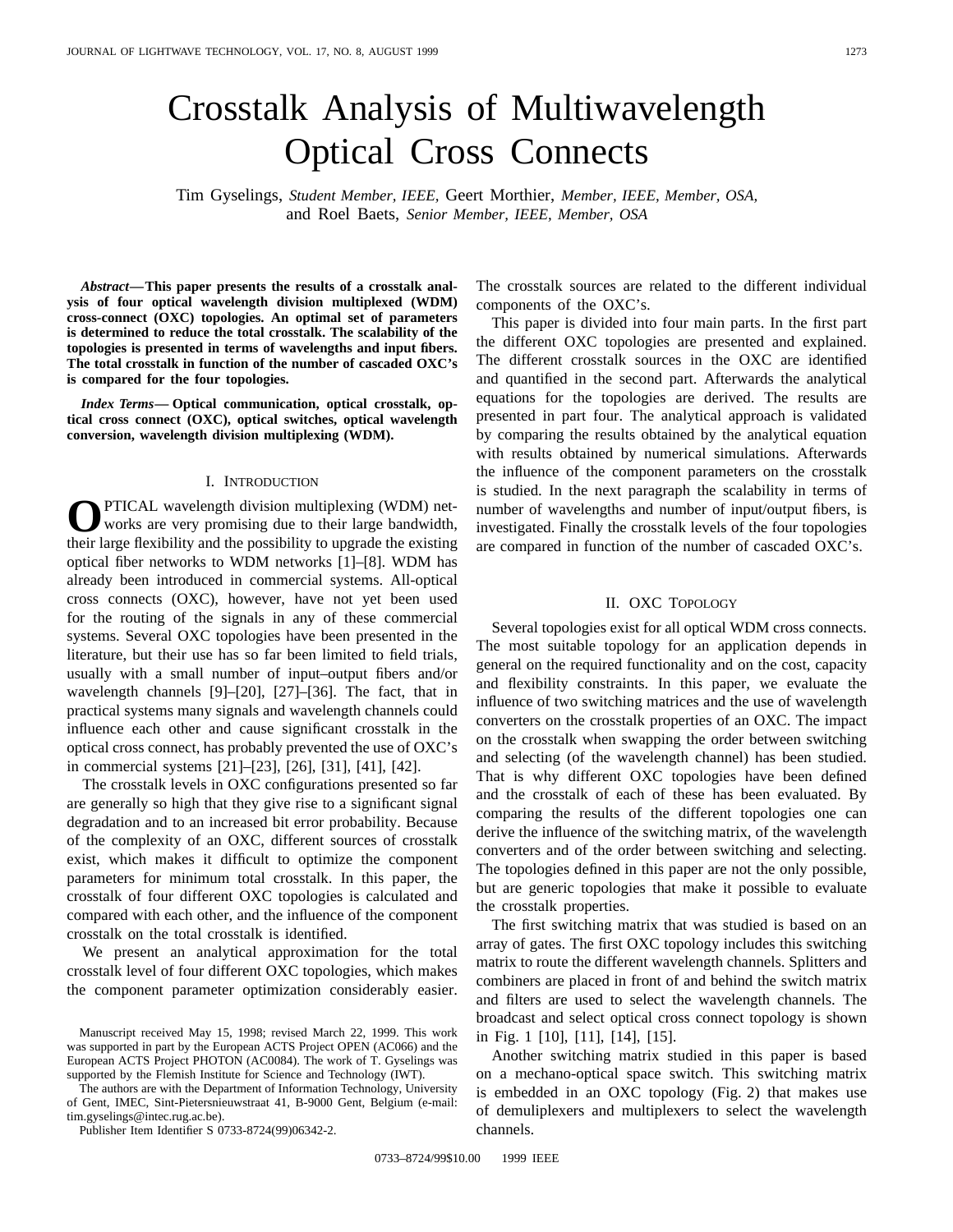

Fig. 1. Topology 1: OXC switch based on gates.



Fig. 2. Topology 2: OXC switch based on space switch.

To analyze the impact when swapping the order between switching and selecting of the wavelength channels, a third OXC topology has been defined (Fig. 3). This topology is the mirror image of the first one. The switching matrix of topology 1 is used but the wavelength channels are selected by the filters, before being routed to the desired output fiber.

The effect of wavelength converters on the signal quality has been investigated by adding converters to the first topology (Fig. 4). Wavelength converters are often desired in the OXC to make the network management much easier, to reduce the blocking probability and because of their signal regeneration and noise reduction capabilities [49], [50], [53]. The drawback of the wavelength converter is the price and the higher complexity of the system. I would like to stress that only this topology needs tuneable filters. The filters used in the first and the third topology have a fixed centre frequency.

#### *A. Principal of the Topologies*

In the first topology (Fig. 1) the wavelength channels are first routed to the desired output fiber before being selected by a filter. The  $N$  input fibers are routed to the desired  $N$  output fibers, each carrying  $M$  wavelength channels. A  $NM \times NM$  space switch is used to route a signal to the desired output fiber. This switch consists of passive splitters  $(N \times M)$ , gates  $(N^2 \times M)$  and combiners  $(N \times M)$ .



Fig. 3. Topology 3: OXC switch based on gates, the wavelength channel is selected before switched.



Fig. 4. Topology 4: OXC switch based on gates, wavelength converters are included after the switch.

The gates are implemented as gain-clamped semiconductor optical amplifiers (GC-SOA) [25]. After this switching part, the correct wavelength is selected by a filter with a fixed centre frequency. Finally,  $N$  times  $M$  outputs with a different central wavelength, are combined into the  $N$  output fibers.

In the second topology (Fig. 2) the  $N$  input fibers are demultiplexed by N demultiplexers. A  $NM \times NM$  space switch routes the channels to the output fibers. This space switch can be implemented as a mechano-optical space switch. N times  $M$  channels are combined by N multiplexers. The multiplexers and demultiplexers can be implemented for example as phased arrays [23].

The third topology (Fig. 3) acts more or less the same as the first one. The difference is that the desired wavelength channel is selected by the filter (with a fixed centre frequency) before the channel is routed to the output fiber.

In the last topology (Fig. 4) the wavelength channel is converted to another (or the same) wavelength by a wavelength converter which is assumed to be a Mach–Zehnder interferometric wavelength converter in contra directional mode [24], [51]. This converter is placed behind the filter, which has to be tuneable. Finally,  $N$  times  $M$  outputs with a different central wavelength, are combined into the  $N$  output fibers.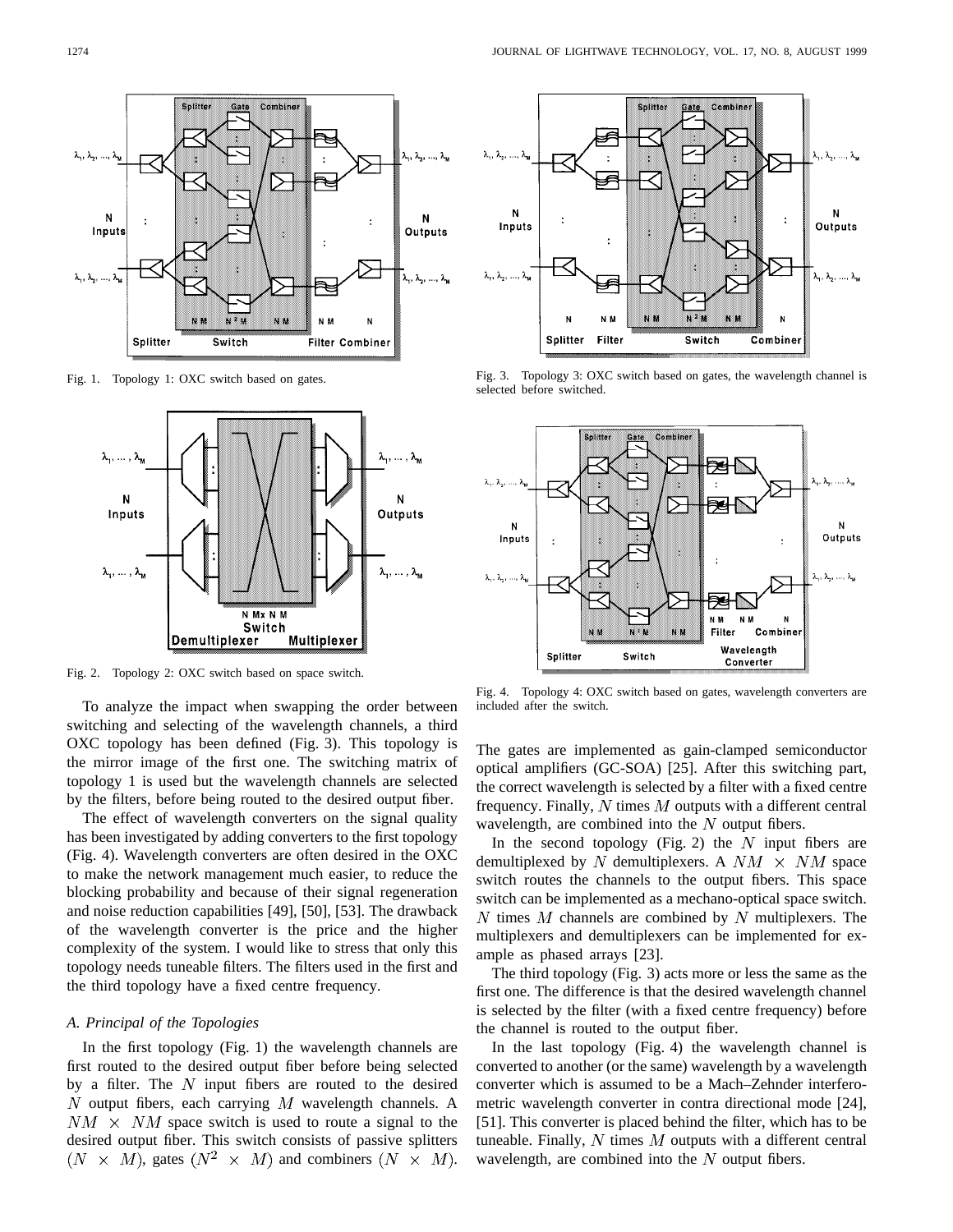

Fig. 5. Interband and intraband crosstalk.

## III. CROSSTALK SOURCES

Crosstalk will be one of the major limitations for the introduction of OXC in all optical networks. In this paper the influence of the components on the total OXC crosstalk is investigated. The different classes of crosstalk are first clarified.

Different kinds of crosstalk exist, depending on their source. First one has to make a distinction between interband crosstalk and intraband crosstalk [27], [39], [42]. Interband crosstalk is the crosstalk situated in wavelengths outside the channel slot (Fig. 5) (wavelengths outside the optical bandwidth). This crosstalk can be removed with narrow-band filters and it produces no beating during detection, so it is less harmful. The crosstalk within the same wavelength slot is called intraband crosstalk. It cannot be removed by an optical filter and therefore accumulates through the network. Since it cannot be removed, one has to prevent the crosstalk. In this paper intraband crosstalk is studied since the network performance will be limited by this kind of crosstalk. Moreover, within the intraband crosstalk, a distinction between incoherent and coherent crosstalk has to be made. These types of crosstalk are not well defined in literature and therefore a definition is given here. To make a distinction between both types of intraband crosstalk one has to look at the consequences. The interference of the signal channel and the crosstalk channel at the detector results in a beat term. The crosstalk is called coherent crosstalk if the total crosstalk is dominated by this beat. If this beat term is very small compared with the total crosstalk, it is called incoherent. This difference will be illustrated hereafter.

The output power of a combiner and a detector with two inputs is given in (1) (Fig. 6)

$$
P_{\text{out}} = P_1 + P_2 + 2\sqrt{P_1 P_2} \cos[(\omega_1 - \omega_2)t + \Phi_1(t) - \Phi_2(t) + \Theta_1 - \Theta_2]
$$
\n(1)

with  $P_1$  and  $P_2$  the power of both signals,  $\omega_1$  and  $\omega_2$  the pulsation,  $\phi_1(t)$  and  $\phi_2(t)$  the phase of the signals in function of the time and  $\Theta_1$  and  $\Theta_2$  the initial phase of both signals.

This output power is composed of three terms. The first term is the power of the first input channel. The second term is the power of the second input channel. In a normal optical network the power of this channel will be much lower. The third term is the beat term between the two input channels. The power of this beat term depends on the root of the powers (if the second power is  $X$  times lower than the first one, the beat term is only  $\sqrt{X}$  lower!). Furthermore this beat term



Fig. 6. Crosstalk sources.



Fig. 7. Eye diagram for positive (a) and negative (b) sign, for a crosstalk Fig. 7. Eye diagr<br>value of  $-15$  dB.

depends on the frequency difference between both channels, on the phase difference in function of the time and on the initial phase difference of both channels by way of a cosine function [23], [26], [27], [37], [38], [40], [43]–[45]. Incoherent crosstalk is defined as the case in which the beat term can be neglected (e.g., when the wavelengths are different). The case in which the beat term cannot be neglected is called coherent crosstalk. This crosstalk occurs in a WDM network if channels with the same nominal carrier frequency are combined. The power of the beat term varies in time, but has a maximum value of  $\pm 2\sqrt{P_1P_2}$ . Notice that the beat term can be positive or negative. The decrease in eye opening strongly depends on the sign of the beat term. A positive sign does not affect the eye opening, a negative sign results in a decrease. In Fig. 7 the eye is shown for both signs, when the frequency and phase difference is zero ( $P_2$  is 15 dB lower than  $P_1$ ). Since this sign cannot be predicted in a system it should be designed for the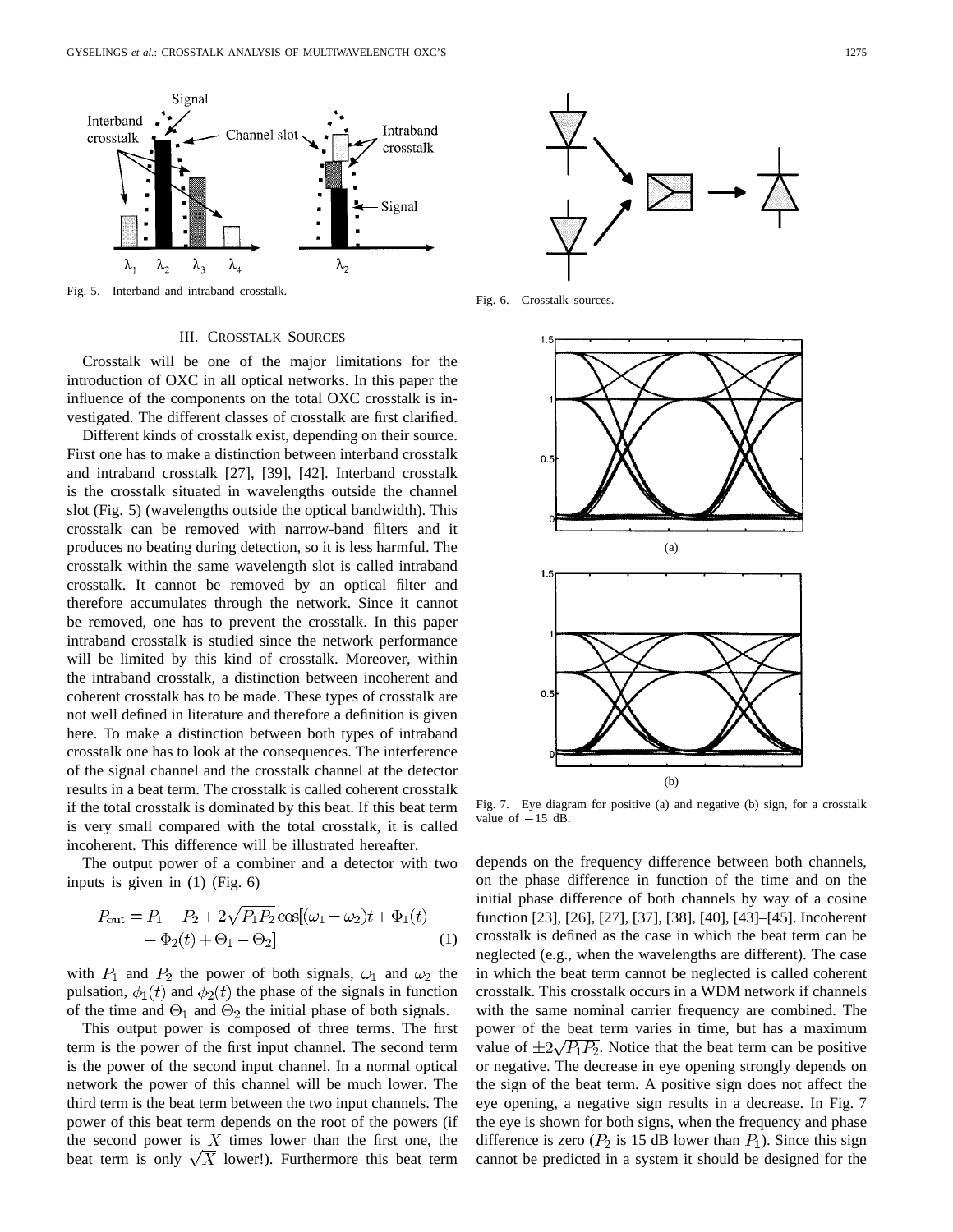

Fig. 8. Definition of crosstalk.

worst case, which is the negative sign. If coherent crosstalk is considered in this paper we will assume a maximal negative beat.

From the eye diagrams shown in the figures one can conclude that interferent crosstalk is much more harmful for the "one" than for the "zero." In this paper, the calculated crosstalk is defined as the difference between a calculation without crosstalk sources and a calculation with crosstalk sources, for all "ones" at the input. In the case of coherent crosstalk all the beat terms have the same sign, resulting in a worst case situation. Summarized the calculated crosstalk is the difference between a "one" without crosstalk and a "one" with crosstalk. This is illustrated in Fig. 8.

We will now identify the crosstalk sources of the topologies considered in this paper. The different crosstalk sources in the topology of Fig. 1 are the following. The gate adds crosstalk due to nonperfect gain clamping in the amplifier; the gain dynamics of the GC-SOA depend on the total input power [25], [47]. The output of the gate can be modeled as  $P_{\text{out}} =$  $P_{\text{in}} + P_{\text{cros}}$  if the amplification by the gate is neglected. The crosstalk power at wavelength  $i$  is then given by (by definition of  $X_{\text{gate}}$ 

$$
P_{\text{cross},i} = X_{\text{gate}} P_{\text{in},i} \sum_{k=1}^{M} P_{\text{in},k} \tag{2}
$$

with  $X_{\text{gate}}$  the crosstalk parameter of the GC-SOA,  $P_{\text{in},k}$  the power at wavelength  $k$  and  $M$  the number of wavelength channels at the input of the gate. The sum is made over all  $M$  wavelength cannels.

At the combiner after the gates,  $N$  signals are combined coming from different input fibers. During normal operation one of the  $N$  gates is in the on-state and all the other are in the off-state. Because of the nonperfect blocking of the gates in the off-state some of the power is leaking through the gate. That effect also results in crosstalk.

The combiner at the output of the OXC has  $M$  inputs. Each of these inputs consists of one signal channel and  $M - 1$ suppressed channels (suppressed by the filter). This means that each output channel of the combiner has  $M$  contributions, one signal contribution and  $M-1$  suppressed channels. This leads to crosstalk.

In the OXC of Fig. 2 crosstalk is added in the space switch and in the multiplexer. The output of the space switch contains contributions of all inputs. Since only one of the inputs contains the signal, all other contributions should be considered as crosstalk (they will be attenuated by the switch). A multiplexer acts as a filter and a combiner which means that the M inputs of the multiplexer carry each M channels [52].  $M-1$  of these channels are suppressed by the filter effect of the multiplexer. Therefore, one output channel is composed of M contributions, one signal input channel and  $M - 1$ suppressed input channels.

The same crosstalk sources of topology 1 can be identified in the topology of Fig. 3. The difference is that at the input of each gate  $M-1$  of the M channels are suppressed by the filter, resulting in less crosstalk due to the nonperfect gain clamping of the gate.

In Fig. 4, there is a wavelength converter between the filter and the combiner. The input of an additional wavelength converter consists of one channel carrying the signal under study and  $M-1$  suppressed channels. This leads to crosstalk because the output of the wavelength converter depends on the total input power (but the converter has also some regeneration effect). At the output of the wavelength converter there is only one channel. (The wavelength converter is used in contra directional mode [24], [51]. Due to this effect, the combiner at the end of the OXC adds no crosstalk because the  $M$  input fibers of the combiner carry only one channel, each with a different wavelength.

## IV. ANALYTICAL EXPRESSION FOR THE CROSSTALK

In this paragraph, analytical expressions are given that describe the output power of a certain OXC topology in function of the input powers and component parameters. Note that absolute power levels are only relevant in front of the GC-SOA. Therefore the power levels at the input of the gate are taken as reference, gains and losses are not relevant since they are assumed uniform for all possible routing ways. The crosstalk is determined by calculating the difference in output power between a calculation without crosstalk (one channel at the input) and a calculation with crosstalk (all possible channels at the input) (maximal crosstalk, so full traffic load is assumed). The calculations are performed for only "ones" at the input. The sign of the beat terms is assumed negative and the amplitude of the beat terms is assumed maximum to calculate worst case conditions.

The crosstalk is calculated for a certain wavelength channel; this channel will be called the channel under study. The analytical equations for the OXC topologies are illustrated in this paragraph. In the equations the signal power is defined by  $P_i^j$ , where i designates the wavelength channel and j the number of the fiber. The fiber which contains the channel under study is indicated  $j_0$ , the wavelength under study  $i_0$ . If a wavelength converter is used, the wavelength under study at the output is redefined  $i_0$ . M is the number of wavelength channels in a fiber and  $N$  is the number of input fibers.

The ON–OFF ratio of the gate is given by  $R_{\text{gate}}^{-1}$ , so that  $R_{\text{gate}}$  is the transmission of a gate in the off-state (<1).  $X_{\text{gate}}$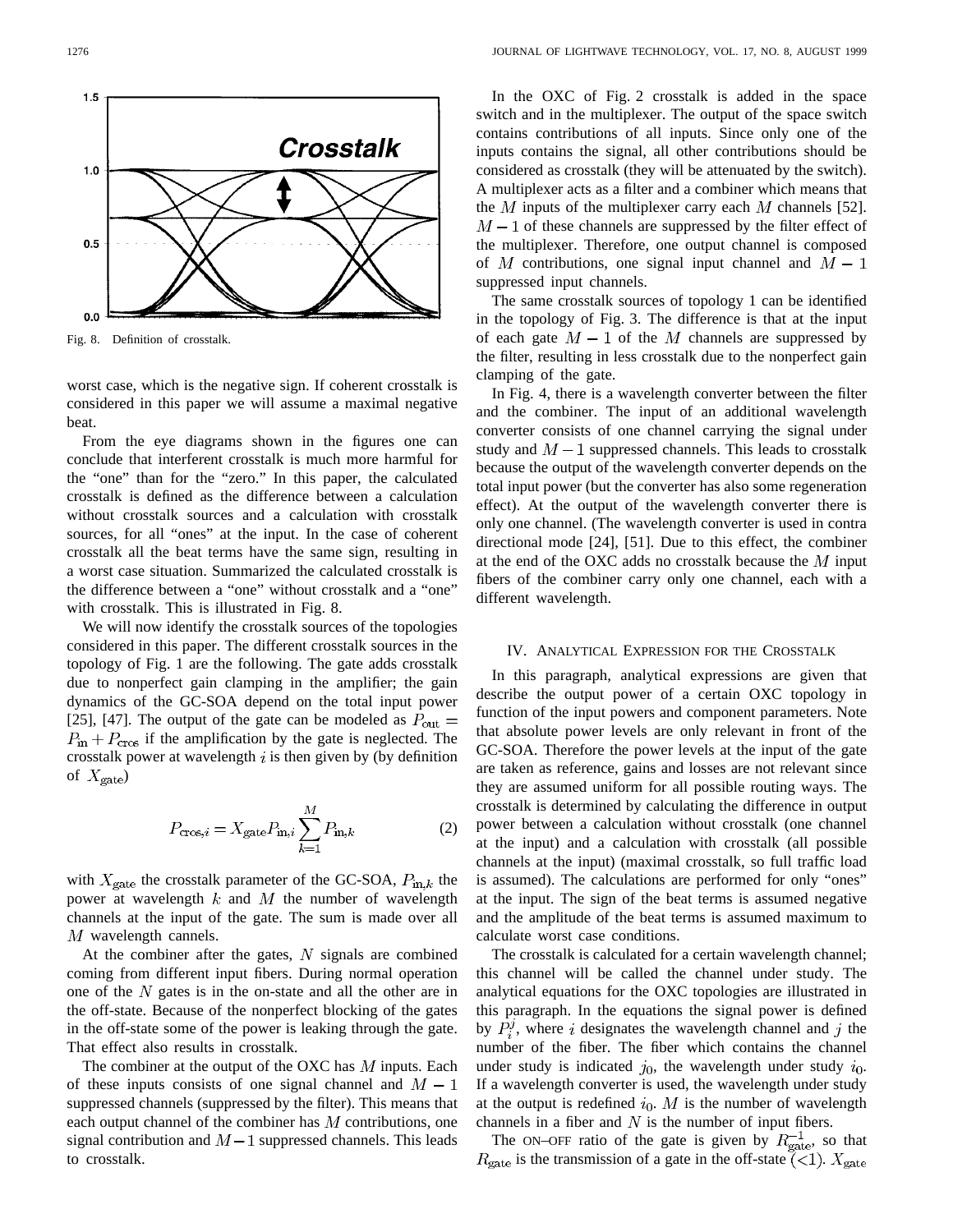is the crosstalk parameter of the gate, defined in (2). The suppression of a wavelength channel by a filter is given by  $T_F^{-1}$ . This means that  $T_F$  is the transmission of the filter seen by that channel  $(<1)$ . The crosstalk of the switch matrix is given by  $X_{\rm sw}$  and is defined as the fraction of the input power routed to other outputs. The crosstalk of the demultiplexer and the multiplexer are given by  $X_{\text{demux}}$  and  $X_{\text{max}}$  and are also defined as transmission factors  $(<1)$ .

Equation (3), shown at the bottom of the page, is given for the first topology in case of coherent crosstalk. The first three terms are the noninterfering contributions, the last three terms are the contributions due to the interference of different channels (beat terms).

The first term contains the input power. The output power would be equal to the input power if no interaction with the other channels existed. The second term contains the crosstalk of the gate due to nonperfect gain clamping. The third term contains contributions due to input channels with the same wavelength at other input fibers. These are the direct crosstalk contributions, resulting in an increase of the output power. The interference between the channels results in the last three terms, with the negative sign. First there is the interference between the signal channel and the crosstalk channels. Notice that these contributions only scale with the root of  $R_{gate}$ and  $T_F$  resulting in severe signal degradation. The second interference term contains the beat terms of the different crosstalk channels. Since each of these crosstalk channels is composed of different contributions (e.g.,  $N-1$  times the contribution  $PR_{\text{gate}}$ ), beat terms between these contributions have to be taken into account (last term).

The equation for the second topology differs from the previous one because other components are used (space switch and muliplexers–demultiplexers). A simplified version of the equation is given below with only the most dominant contributions shown in (4) at the bottom of the page. The results shown in this paper are based on a full equation. Five contributions can be distinguished. The first term is the input signal. The second term contains the direct crosstalk contributions. The beat terms are given in the next three terms. First, we have the interference between the  $N-1$  crosstalk contributions. Afterwards, the beat between signal and crosstalk channels is given. The last term is the beat between different crosstalk contributions.

The equation for the third topology, shown in (5) at the bottom of the next page, is rather equal to the equation for the first topology. The same six contributions can be distinguished. The only difference between both equations (and OXC) is that the crosstalk due to the not-perfect gain clamping of the gate is less important in this topology because the other wavelength channels are filtered before the gate. The other contributions are the same.

The equation of the fourth topology is more difficult due to the nonlinear behavior of the wavelength converter. The input-output characteristic of the wavelength converter is modeled by an analytical function which agrees very well with simulation results of a Mach–Zehnder Interferometric (MZI) wavelength converter (Fig. 9) [46], [51]. The numerical model used for the simulation is based on [48]. The output of the converter is given by

$$
P_{\text{out}} = f(P_{\text{in}}) = a \tanh\left(b\left(P_{\text{in}} - \frac{1}{2}\right)\right) + \frac{1}{2}
$$

The parameters  $a$  and  $b$  are determined by

 $f(0) = 0$ 

$$
f'\!\left(\frac{1}{2}\right) = 2
$$

with  $P_{\text{in}}$  and  $P_{\text{out}}$  normalized between zero and one.

The equation for the total OXC is a mixture of the equation for the first topology and this analytical function. The signal before the combiner at the output of the OXC is used as input

$$
P_{i_0}^{\text{out}} = P_{i_0}^{j_0} + P_{i_0}^{j_0} \Big\{ X_{\text{gate}} \big( (M-1) P_i^{j_0} + P_{i_0}^{j_0} \big) \Big\} + P_{i_0}^j \Big\{ \begin{aligned} &+ (M-1) R_{\text{gate}} \big[ 1 + X_{\text{gate}} M P_i^j \big] \\ &+ (M-1) T_F \big[ 1 + X_{\text{gate}} M P_i^j \big] \\ &+ (M-1) (N-1) T_F R_{\text{gate}} \Big\{ \begin{aligned} &+ (M-1) (N-1) T_F R_{\text{gate}} \\ &+ (M-1) (N-1) T_F R_{\text{gate}} \end{aligned} \Big\} - 2 \sqrt{P_{i_0}^{j_0}} \sqrt{P_{i_0}^j} \Big\{ \begin{aligned} &+ (M-1) \sqrt{R_{\text{gate}}} \\ &+ (N-1) (M-1) \sqrt{R_{\text{gate}}} \sqrt{T_F} \\ &+ (N-1) (M-1) \sqrt{R_{\text{gate}}} \sqrt{T_F} \\ &+ (N-1) (M-1)^2 \sqrt{R_{\text{gate}}} T_F \Big\} - 2 P_{i_0}^j \Big\{ R_{\text{gate}} \sum_{t=1}^{N-2} t + T_F \sum_{t=1}^{M-2} t + R_{\text{gate}} T_F \sum_{t=1}^{M-1} t \Big\} . \end{aligned} \tag{3}
$$

and

$$
P_{i_0}^{\text{out}} = P_{i_0}^{j_0} + P_{i_0}^j [X_{\text{sw}}(N-1)] - 2P_{i_0}^j \left[ X_{\text{sw}} \sum_{t=1}^{N-2} t \right] - 2\sqrt{P_{i_0}^{j_0}} \sqrt{P_{i_0}^j}
$$
  
 
$$
\times \left[ \frac{\sqrt{X_{\text{sw}} X_{\text{demux}}} N(M-1) + \sqrt{X_{\text{sw}}(N-1)}}{+\sqrt{X_{\text{max}} X_{\text{sw}}}(M-1)N + \sqrt{X_{\text{max}} X_{\text{demux}}}(M-1)} \right] - 2P_{i_0}^j \left[ \frac{X_{\text{sw}} \sqrt{X_{\text{demux}}} N(N-1)(M-1)}{+X_{\text{sw}} \sqrt{X_{\text{max}}} N(N-1)(M-1)} \right].
$$
 (4)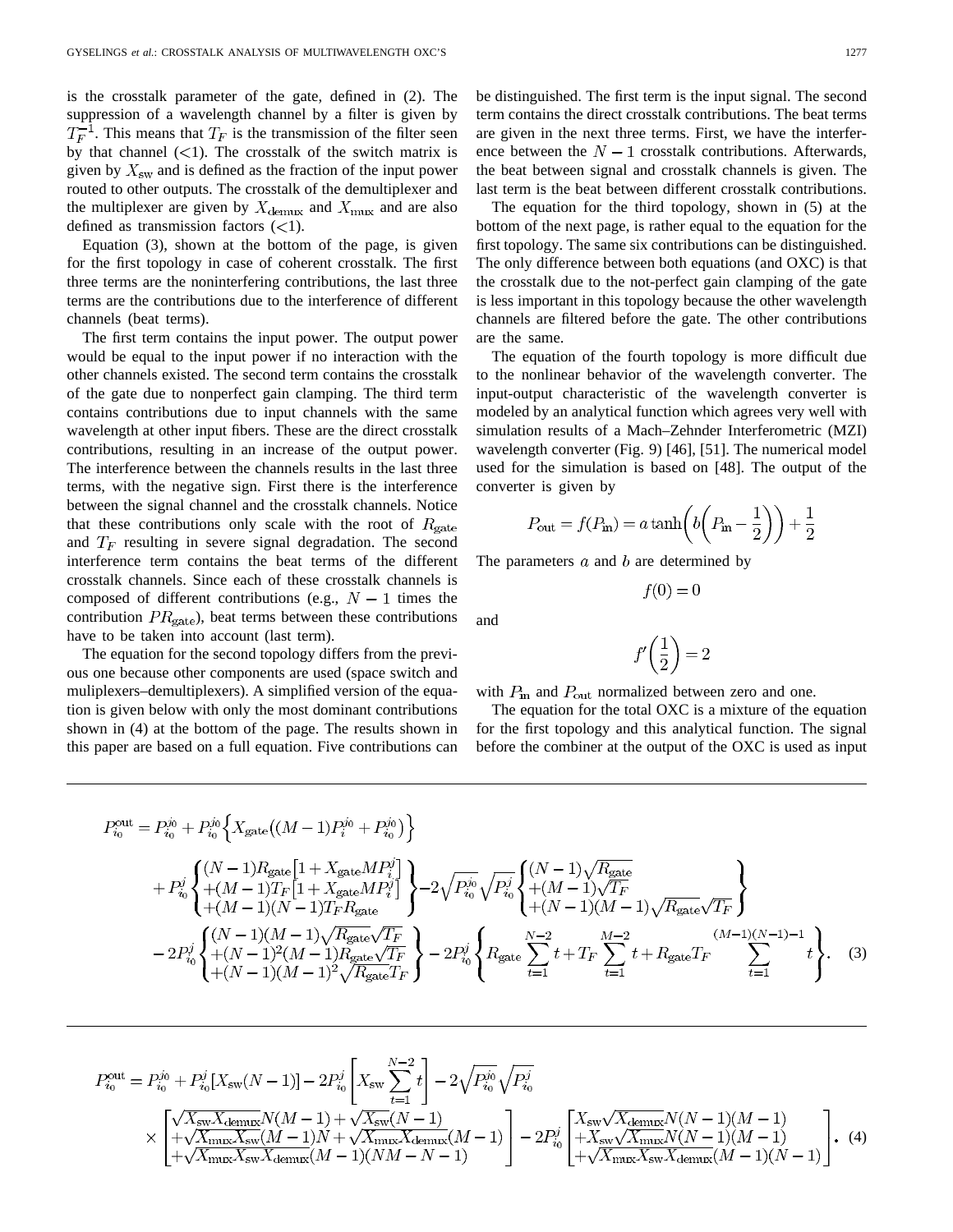

Fig. 9. Analytical function compared with a numerically simulated wavelength converter input–output function.

for the analytical function and the outputs of this function are combined to form the output of the OXC.

### V. NUMERICAL RESULTS

The parameter values used for the calculations are given in Table I, except when stated otherwise. The calculated crosstalk is defined as

$$
Crosstalk = \frac{P_{out}^{all channels} - P_{out}^{reference}}{P_{out}^{reference}}
$$
 (6)

with  $P<sup>all channels</sup>$  the output power of a calculation with all channels at the input and  $P<sup>reference</sup>$  the output power of a calculation with only the channel under study at the input of the OXC.

The input power is chosen to be very low. As mentioned before, power levels at the input of the gate are taken as reference. A power value of  $-20$  dBm is a normal input value for a gate.

## *A. Validation of the Analytical Approach*

The analytical approach has been validated by calculating the crosstalk for the first OXC topology as a function of the input power and comparing this result with the results of a numerical simulation of the same topology.

The numerical simulations are performed in the time domain. The concept of the simulation tool is that each compo-

TABLE I PARAMETER VALUES USED FOR THE CALCULATIONS

| $-50dB$<br>$R_{gate}$<br>$-0.1$ mW <sup>-1</sup><br>$X_{gate}$<br>$T_F$<br>$-30dB$<br>P input<br>$-20$ dBm<br>$X_{\text{mux}}$<br>$-30dB$<br>$X_{demux}$<br>$-30dB$<br>Xswitch<br>$-60dB$<br>$\mathbf{M}$<br>4<br>$\overline{N}$<br>$\overline{2}$ |  |
|----------------------------------------------------------------------------------------------------------------------------------------------------------------------------------------------------------------------------------------------------|--|
|                                                                                                                                                                                                                                                    |  |
|                                                                                                                                                                                                                                                    |  |
|                                                                                                                                                                                                                                                    |  |
|                                                                                                                                                                                                                                                    |  |
|                                                                                                                                                                                                                                                    |  |
|                                                                                                                                                                                                                                                    |  |
|                                                                                                                                                                                                                                                    |  |
|                                                                                                                                                                                                                                                    |  |
|                                                                                                                                                                                                                                                    |  |

nent is represented by a function which calculates the optical fields at the output of the component based on the optical fields at the input and on the component parameters. The system model of the gate used in these simulations is controlled by comparing with results obtained by a detailed numerical simulation described in [47]. The filter is implemented as a Fabry–Perot filter, with a free spectral range of 70 nm (larger than twice the used bandwidth). The channel spacing is 3.2 nm and four channels are used. The parameter  $T_F$  given in Table I is defined as the transmission factor seen by the neighboring channel. Wavelengths further from the central wavelength of the filter are suppressed more. Therefore we expect higher analytical crosstalk than numerical crosstalk because in the numerical simulations the suppression of nonadjacent channels is higher. In the case presented in this paper there was one nonadjacent channel (four wavelengths were used and the crosstalk was calculated at one of the centre wavelengths).

The results of the analytical calculation and the numerical simulation are shown in Fig. 10. In this paragraph, the difference between the analytical calculations and the numerical simulations is discussed. The shape of the figure is discussed

$$
P_{i_0}^{\text{out}} = P_{i_0}^{j_0} + P_{i_0}^{j_0} \left\{ X_{\text{gate}}((M-1)T_F P_i^{j_0} + P_{i_0}^{j_0}) \right\}
$$
  
+ 
$$
P_{i_0}^j \left[ \frac{(N-1)R_{\text{gate}}[1 + X_{\text{gate}}MT_F P_i^j]}{+(M-1)T_F[1 + X_{\text{gate}}MT_F P_i^j]} \right\} - 2\sqrt{P_{i_0}^{j_0}} \sqrt{P_{i_0}^j} \left\{ \frac{(N-1)\sqrt{R_{\text{gate}}}}{+(M-1)(M-1)\sqrt{T_F}} \right\}
$$
  
- 
$$
2P_{i_0}^j \left\{ \frac{(N-1)(M-1)\sqrt{R_{\text{gate}}\sqrt{T_F}}}{+(N-1)^2(M-1)R_{\text{gate}}\sqrt{T_F}} \right\} - 2P_{i_0}^j \left\{ R_{\text{gate}} \sum_{t=1}^{N-2} t + T_F \sum_{t=1}^{M-2} t + R_{\text{gate}} T_F \sum_{t=1}^{(M-1)(N-1)-1} t \right\}.
$$
 (5)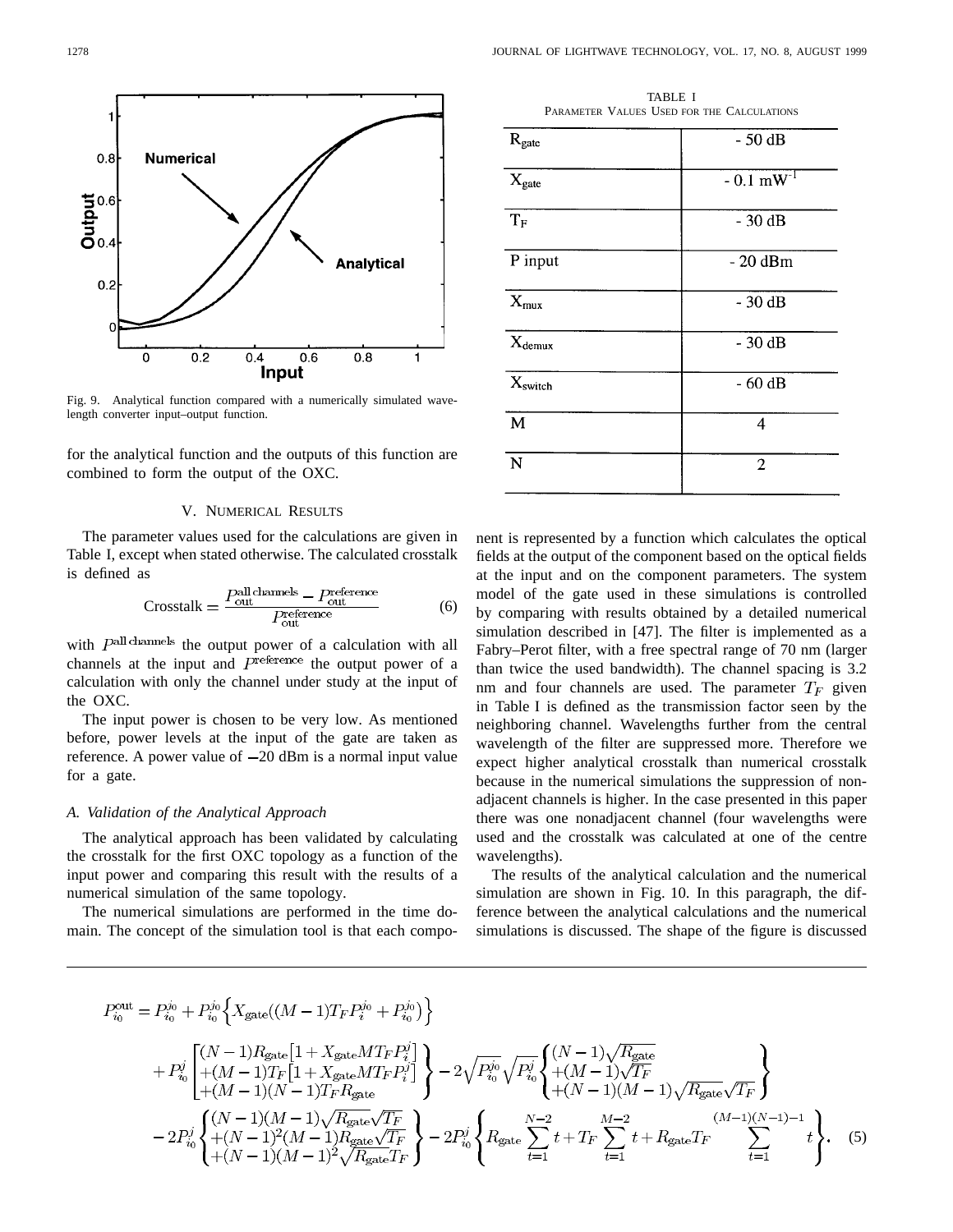

Fig. 10. Topology 1: Crosstalk versus input power for four wavelength channels.



Fig. 11. Topology 1: Crosstalk versus input power for three wavelength channels. The crosstalk is calculated for the center wavelength.

in Section V-B. The two lines at the bottom of Fig. 10 give the incoherent crosstalk. The two lines at the top are for the coherent case. The crossed lines are the simulated results, the straight lines the analytical results.

It can be seen that, as expected, the crosstalk predicted by the analytical equation is higher than the one obtained from simulations. This is due to the filter effect. To eliminate this effect the crosstalk is also calculated in the case of three wavelengths. The crosstalk is calculated at the central wavelength, both adjacent wavelengths have the same suppression (analytically and numerically). The results are shown in Fig. 11. There is still a small difference between the analytical result and the simulation result. This is due to the fact that the analytical equation is still an approximation. Not all possible terms are taken into account to keep the equation relatively simple. Nevertheless, good agreement between numerical simulations and analytical calculations is shown. Analytical calculations have the advantage that they give a better insight in the influence of a certain component on the total performance and the calculations are much faster than the numerical simulations. The drawback is that only static results are derived.

# *B. Influence of Component Parameters*

The influence of the component parameters and the input power on the total crosstalk is calculated. The aim of these calculations is to optimize the parameter values for the OXC and to identify the most critical components.

*1) Input Power:* This parameter is only relevant for the topologies with a switch based on gates. The crosstalk as a function of the input power has already been shown in Fig. 10, for the first topology. The first conclusion which can be drawn from this figure is that there is a big difference between coherent and incoherent crosstalk, both in value and shape. Some of the interfering terms in the analytical equation (3) are only reduced by a factor  $\sqrt{T_F}$  and they give rise to high-coherent crosstalk. This coherent crosstalk is due to interference of channels from different input fibers and can strongly be reduced if the conditions for coherent crosstalk are not fulfilled. Nevertheless, due to the good alignment of the laser sources in a WDM network, it is likely that different channels interfere coherently. In the next figures only coherent crosstalk is shown.

The second conclusion is that there is a difference in shape between the coherent and incoherent case. In the coherent case the crosstalk increases slightly with increasing input power. In the incoherent case, the crosstalk has a dip for a certain power and increases when the power is increased. This effect is caused by the crosstalk of the GC-SOA used as gate. The higher the input power of the gate, the more crosstalk is added by this gate. However, this crosstalk has a negative sign. In the coherent case, the total crosstalk is dominated by the beat terms (also with negative sign). The crosstalk of the gate only becomes important for very high input powers. In the incoherent case, the crosstalk is determined by the additive crosstalk of other channels in the absence of gate crosstalk (small input power, positive sign). When the input power is increased, the gate compensates for the additive crosstalk, resulting in a decrease of the total crosstalk. For a certain increase of input power the gate starts overcompensating and the total crosstalk changes sign from positive to negative see (6), the absolute value of the crosstalk, which is shown in the figure, then increases. The total crosstalk is dominated by the crosstalk of the gate. The place of the dip depends on the routing parameter and on the load. The place of the dip will change if partially zeros are transmitted.

The next figures are calculated in the case of coherent crosstalk.

*2) Crosstalk Parameter of the GC-SOA:* The influence of the crosstalk produced by the gate is only relevant for the topologies based on gates. The total crosstalk is calculated for topology 1 and 3.

The crosstalk is calculated for different values of the crosstalk parameter of the GC-SOA  $(X_{\text{gate}})$  (Fig. 12). The results are different for both OXC topologies. For the first OXC the crosstalk increases if the crosstalk of the gate increases.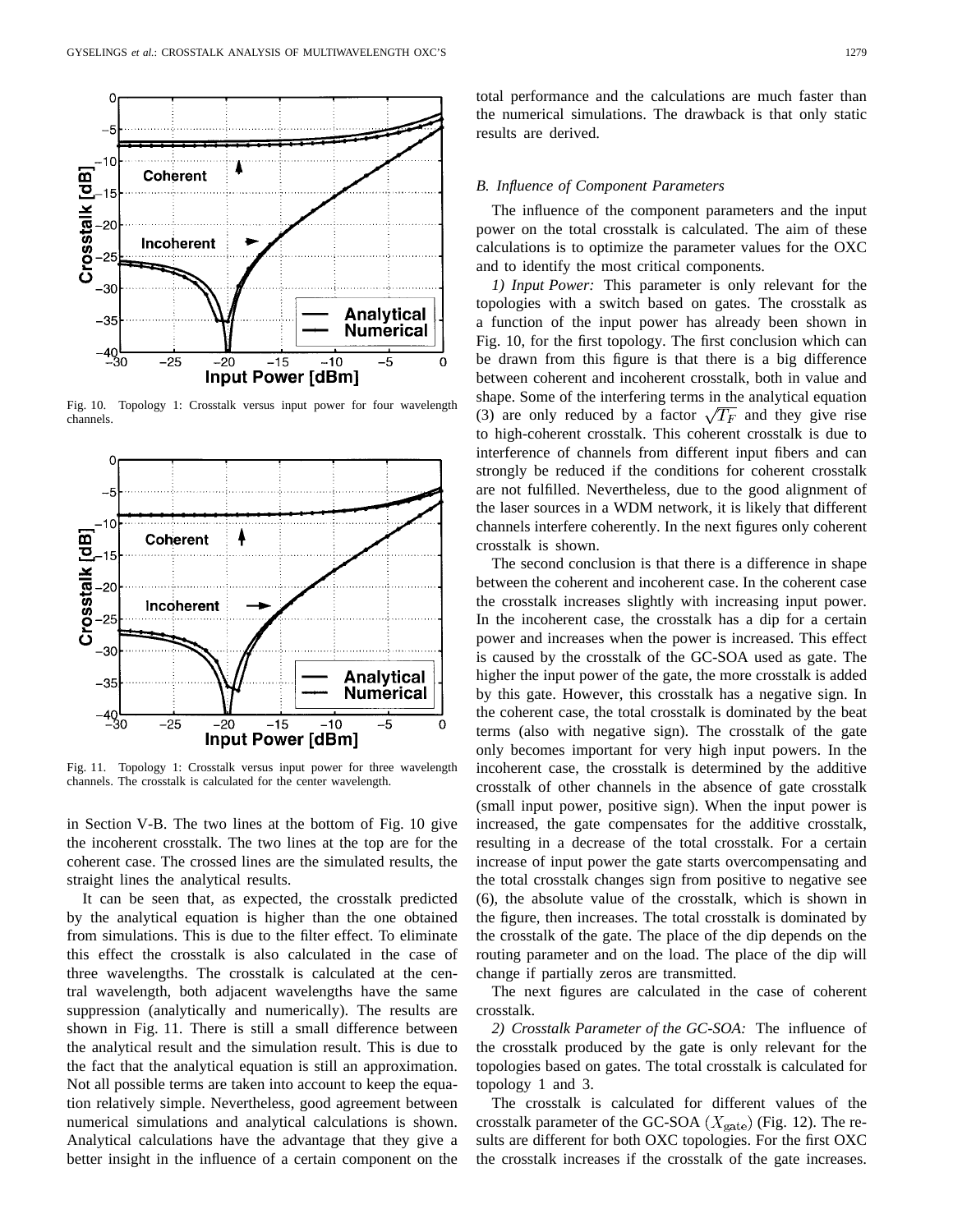

Fig. 12. Topology 1 and 3: Crosstalk (coherent) versus the crosstalk parameter of the GC-SOA. Full line is for the first topology and crossed line is for the third topology.



Fig. 13. Topology 1 and 3: Crosstalk (coherent) in function of the filter **FLOPI**<br>Fig. 13. Topology 1 and 3: Crosstalk (coherent) in function of the filter<br>parameter for different on/off ratios ( $R = -10, -30, -50, -70$  and  $-90$ dB).

The third topology is much more robust against crosstalk of the gate, because the channels are filtered before being passed through the gates. This effect can be seen in the figure where the crosstalk for this topology is more or less independent of the crosstalk parameter of the gate. A realistic value of  $-0.1$  $mW^{-1}$  is used as bias value in the other calculations [47].

*3) Filter Parameter and ON–OFF Ratio:* The crosstalk is calculated in function of the filter parameter and the ON–OFF ratio of the gate for the first and the third topology. The results for both topologies are the same and are shown in Fig. 13. The total crosstalk in function of the filter parameter is shown for the ON–OFF ratio varied between 10 dB and 90 dB in steps of 20 dB. An ON–OFF ratio of 50 dB can be obtained with present gates, so one can conclude that higher ON–OFF ratios are not required. The total crosstalk is dominated by the filter. Better filters lead to better crosstalk performance [9], [25]. We can conclude that the filter limits the performance of the OXC in terms of total crosstalk.



Fig. 14. Topology 2: Crosstalk (coherent) in function of the crosstalk of the Fig. 14. Topology 2:<br>Demultiplexer for diff<br> $-80$ , and  $-100$  dB).



Fig. 15. Topology 1 and 3: Crosstalk (coherent) in function of the number of input fibers for different number of wavelength channels in a fiber  $(M = 2, 4, 6$  and 8).

*4) Crosstalk of the Space Switch and Demultiplexer:* The total crosstalk is calculated in function of the space switch and multiplexer/demultiplexer for the second topology (Fig. 14). The total crosstalk is dominated by the space switch as long as the crosstalk of the switch is smaller than twice the multiplexer–demultiplexer crosstalk. But mechano-optical space switches have very good crosstalk performances so in practise the total crosstalk will be limited by the crosstalk of the multiplexer/demultiplexer.

# *C. Scalability of the OXC Topologies*

To study the scalability of the OXC topologies the crosstalk (coherent) is calculated as a function of the number of input fibers  $N$  and the number of wavelengths in a fiber  $M$ . The results are presented in Figs. 15, 16, and 17 for the first/third, second and fourth topology. The results for the first and the third topology are as expected. The crosstalk strongly increases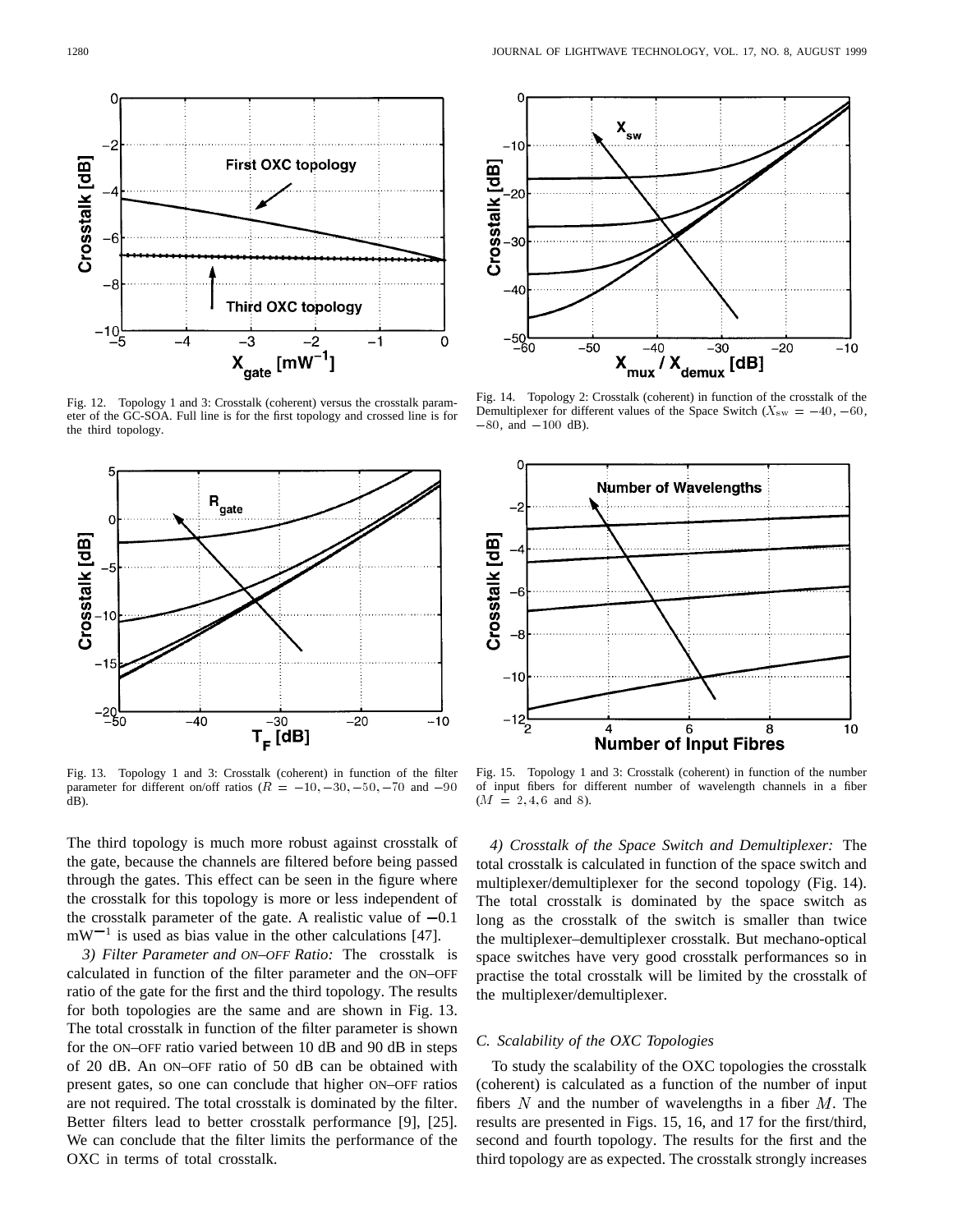

Fig. 16. Topology 2: Crosstalk (coherent) in function of the number of input fibers for different number of wavelength channels in a fiber  $(M = 2, 4, 6, 4)$ and 8).



Fig. 17. Topology 4: Crosstalk (coherent) in function of the number of input fibers for different number of wavelength channels in a fiber  $(M = 2, 4, 6, 4)$ and 8).

with  $N$  and  $M$ . For a certain throughput ( $N$  multiplied with  $M$ ) lowest crosstalk is obtained with large N and small  $M$ . If the total crosstalk will be kept constant and the number of fibers is increased  $(N)$ , the ON–OFF ratio  $(R_{\text{gate}})$  has to increase too. If the number of wavelengths is increased  $(M)$ , the filter suppression  $(T_F)$  has to increase too.

The crosstalk of the second topology increases with increasing  $N$  and  $M$ . Optimal performance for a certain throughput  $(N \times M)$  is obtained if the number of fibers equals the number of wavelengths  $(N = M)$ . If the total crosstalk is kept constant and the number of fibers increases  $(N)$ , the performance of the space switch  $(X_{switch})$  has to increase too. If the number of wavelengths is increased  $(M)$ , the multiplexer/demultiplexer suppression  $(X_{De-Mux})$  has to increase too.

The crosstalk of the fourth topology is almost independent of the number of wavelengths in a fiber  $(M)$ . This is due to the regeneration of the wavelength converter.



Fig. 18. Crosstalk (coherent) in function of the number of OXC's cascaded for four different topologies.



Fig. 19. Crosstalk (incoherent) in function of the number of OXC's cascaded for four different topologies.

In total one can conclude that the number of fibers can be increased without penalty if the performance of the switch is increased (gate or space switch). The number of wavelengths can be increased but requires higher suppression of other channels (filters or demultiplexers) or regeneration (wavelength converters). Realistic systems require a large number of wavelengths compared with the number of fibers. Therefore very good filters are required to reduce the crosstalk. If wavelength converters are used, the requirements for the filters are less strict.

# *D. Comparison of Different OXC Topologies in Terms of Crosstalk*

In Fig. 18 the total crosstalk (coherent) is presented in function of the number of OXC cascaded and this for the four different topologies studied in this paper. As can be expected the highest crosstalk is obtained for the first and third topologies. Both topologies perform equally. The passive OXC based on the switch matrix performs much better. Best performance is obtained with the OXC including wavelength conversion.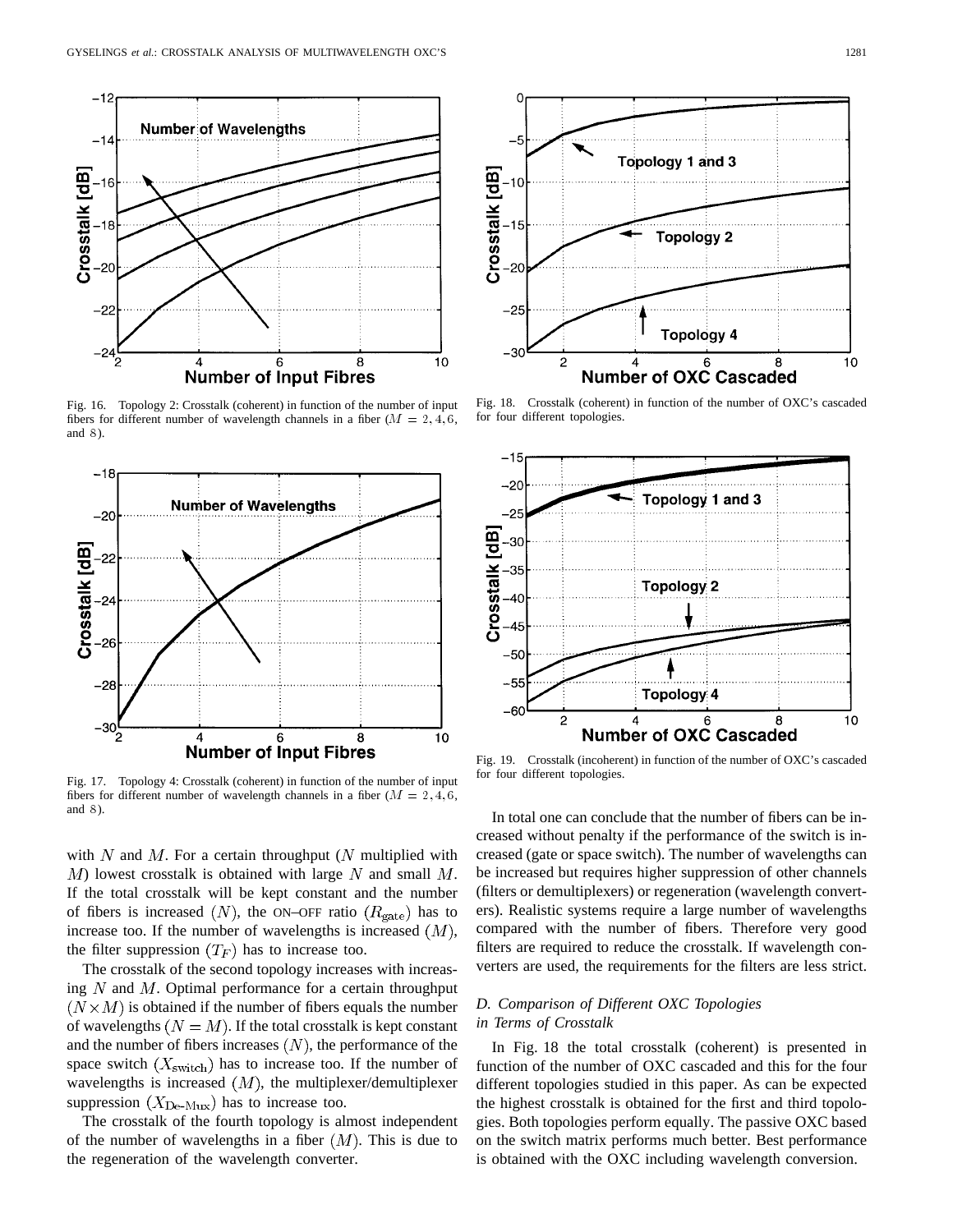The better performance of the passive topology compared to the first two topologies can be expected due to the low crosstalk values of the space switch, and because filtering occurs before and after the space switch.

The very good performance of the OXC with wavelength converters is due to the regeneration capabilities of the converter [49], [50] and due to the absence of interference crosstalk at the last combiner. If the crosstalk before the converter is small, it has little impact on the total crosstalk. The crosstalk before the converter can be reduced by optimising the crosstalk of the first topology. For that reason, the extensive study of the first topology is important. Optimal parameter settings for this topology will give optimal performance for the topology with wavelength converters. If the crosstalk before the wavelength converter is kept low, many converters can be cascaded.

From the comparison of the first and third topology, we conclude that they perform equally, independent of the place of the filter. The only difference is that the topology with selection before the switching, is not sensitive to variations in the crosstalk parameter of the gate, while the first topology with the selection after the switch matrix is very sensitive.

By comparing the first two topologies, we see that the first one has considerable higher crosstalk. But this topology contains only one filter and the second topology contains two filters, one in front of and one behind the switch. From the calculations in function of the component parameters we see that both topologies are limited by the filter. We can conclude that the mechano-optical space switch performs better than the switch based on gates (even better performance is mentioned in literature [9], but in both cases the total crosstalk is limited by other components.

The wavelength converter improves the performance of an OXC topology drastically (comparison between the first and the last OXC). The drawback is that converters are very expensive and that they add jitter.

Optimal crosstalk performance will be obtained if filtering before and after the switch matrix is accomplished and wavelength conversion is used. Both switch matrixes perform good. The crosstalk of the switch is not dominant as long as it is better than twice the filter suppression. If gates are used in the switch matrix, the total input power should be sufficiently low so that the gain of the gate is clamped. This can be obtained by filtering in front of the switch.

The incoherent crosstalk in function of the number of OXC cascaded is shown in Fig. 19 (The crosstalk of topology 1 is calculated with an input power of  $-30$  dBm to avoid dominant gate crosstalk). While the coherent crosstalk gives an upper limit, the incoherent crosstalk gives a lower limit which can be obtained with a certain set of component parameters. The margin between upper and lower limit indicates the improvement which can be obtained by suppressing the beat term. This can be obtained for example by phase scrambling. If a crosstalk value of  $-20$  dB can be tolerated, only the OXC with wavelength converters satisfies the demand if a number of cross connects is cascaded. By suppressing the beat term the same tolerance can be fulfilled with the second topology.

One can conclude that a calculation in the case of coherent crosstalk gives an upper boundary. When this upper boundary

does not meet the requirements there is room for improvement by suppressing the beat. An incoherent calculation results in a lower boundary. If this lower boundary is not good enough, better component parameters are required.

## VI. CONCLUSION

In this paper, four different OXC topologies have been studied. Their crosstalk sources have been identified and their total crosstalk is calculated based on analytical equations. Good qualitative agreement with the numerical simulations have been demonstrated.

From the comparison between the different OXC's we can conclude that the performance is limited by the filters. Both switch matrixes fulfill the demand. Wavelength converters improve the system and make the filter requirements less strict. That is why they could be necessary in future optical cross connects. A high input power of the gates will result in an extra penalty. Optimal results are obtained if filters are used in front of and behind the switch and if wavelength converters are applied.

A big difference between coherent crosstalk and noncoherent crosstalk has been observed as was expected. To reduce the coherent crosstalk, phase scramblers could be used. A calculation in case of coherent crosstalk gives an upper boundary on the expected crosstalk, a calculation of the incoherent case results in a lower boundary. If the lower boundary does not meet the requirements better components are necessary.

#### **REFERENCES**

- [1] C. A. Brackett, "Is there an emerging consensus on WDM networking," *J. Lightwave Technol.*, vol. 14, pp. 936–941, June 1996.
- [2] D. J. Blumenthal, M. Shell, and M. D. Vaughn, "Physical limitations to scalability of WDM all-optical networks," *Opt. Photon. News*, Feb. 1997.
- [3] V. Mizrahi *et al.*, "The future of WDM systems," in *Proc. ECOC 1997*, 1997, pp. 137–141.
- [4] M. Artiglia, "Upgrading installed systems to multigigabit bit-rates by means of dispersion compensating," in *Proc. ECOC 1996*, MoB4, pp. 1.75–1.82, 1996.
- [5] M. J. O'Mahony, "Results from the COST 239 project: Ultra-high capacity optical transmission networks," in *Proc. ECOC 1996*, TuB1.2, pp. 2.11–2.18, 1996.
- [6] H. Kogelnik, "WDM networks: A U.S. perspective," in *Proc. ECOC 1996*, MoA 2.2, pp. 5.81–5.86, 1996.
- [7] M. J. O'Mahony, D. Simeonidou, A. Yu, J. Zhou, "The design of a european optical network," *J. Lightwave Technol.*, vol. 13, pp. 817–828, May 1995.
- [8] G. R. Hill *et al.*, "A transport network layer based on optical network elements," *J. Lightwave Technol.*, vol. 11, pp. 667–679, May/June 1993.
- [9] M. Erman, "What technology is required for the pan-european network, what is available and what is not," in *Proc. ECOC 1996*, TuB 2.2, pp. 5.87–5.94, 1996.
- [10] A. Jourdan, F. Masetti, M. Garnot, G. Soulage, and M. Sotom, "Designs and implementation of a fully reconfigurable all-optical crossconnect for high capacity multiwavelength transport networks," *J. Lightwave Technol.*, vol. 14, pp. 1198–1206, June 1996.
- [11] A. Jourdan et al., "Fully reconfigurable WDM optical crossconnect: Feasibility validation and preparation of prototype crossconnect for ACTS "OPEN" field trials," in *Proc. ECOC 1997*, pp. 55–58, 1997.
- [12] M. W. Chbat et al., "The OPEN ACTS project: Early achievements and perspectives," in *Proc. ECOC 1996*, WeP 1.1, pp. 3.253–3.256.
- [13] A. Jourdan et al., "WDM networking experiment including all-optical crossconnect cascade and transmission over 320 km G.652 fiber to 10 Gbit/s," in *Proc. ECOC 1996*, ThD 1.6, pp. 4.123–4.126.
- [14] D. Chiaroni *et al.*, "Feasibility issues of a high-speed photonic packet switching fabric based on WDM subnanosecond optical gates," in *Proc. ECOC 1996*, ThD. 1.7, pp. 4.127–4.130.